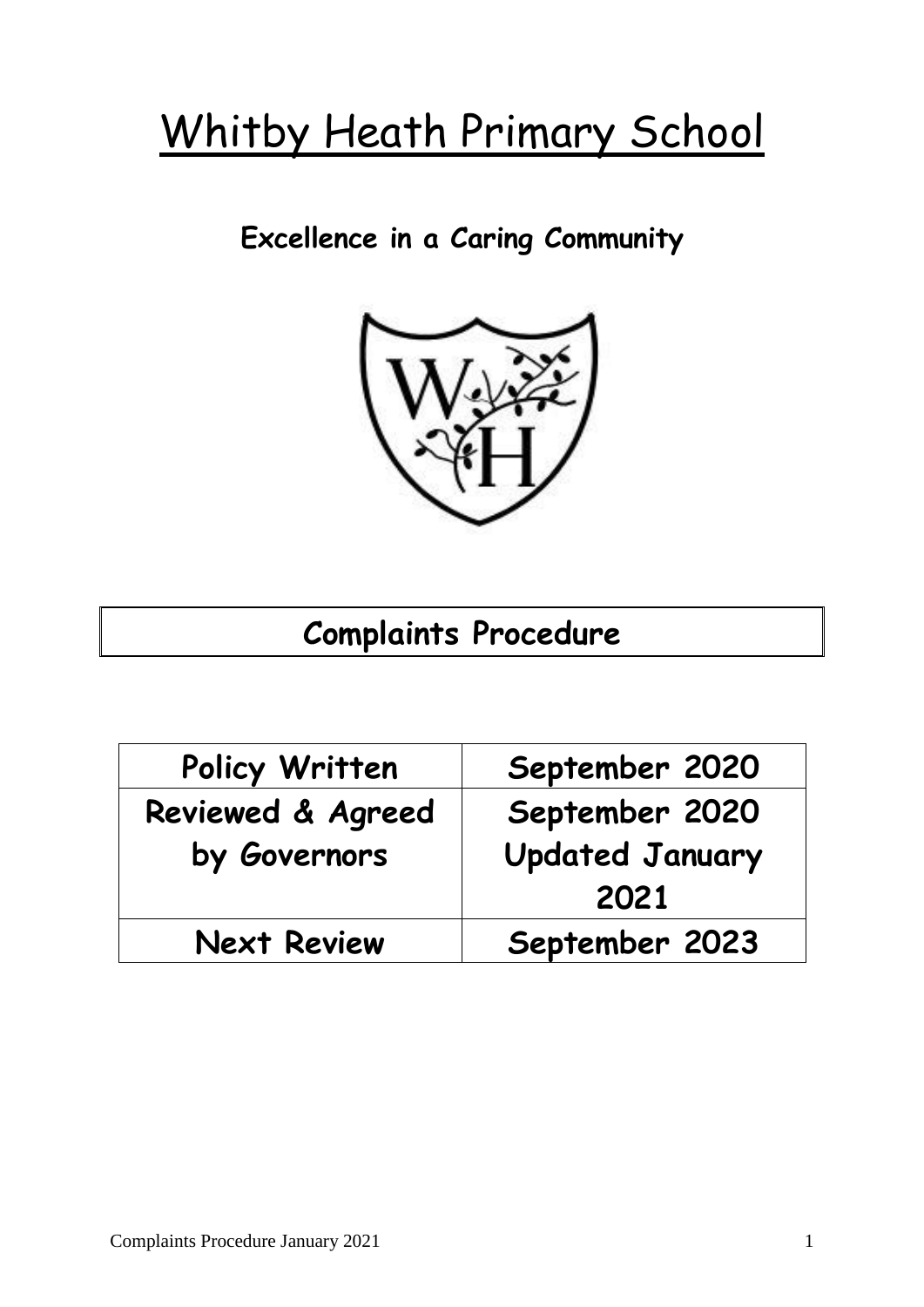*Handling Complaints During the Covid-19 Outbreak*

*In light of the Department for Education updating the guidance for school complaint policies, please note that we will endeavour to respond to your complaint in accordance with our usual complaints policy and procedure. If you complaint relates to remote education provision, please clearly mark it as such. Due to the Covid-19 pandemic, it may not always be possible to adhere to our usual processes and timescales. If we have to deviate from our published policy please be assured you will be kept fully informed as to the reason why and, the timescale within which you can expect a response to your complaint. Our policy states we may invite you into the school to meet and discuss the complaint you have raised, please be aware that this meeting will have to take account of the relevant restrictions and social distancing guidance that is in place at that time. It may therefore be that the matter is discussed by exchange of correspondence, over the telephone or via video call as an alternative. This would be done in full consultation with you.*

## **Complaints Procedure**

## **1.Introduction**

*We aim to make our complaints procedure easily accessible and well published. Our policy is clear and transparent this will enable complaints, depending on the gravity and complexity, to be dealt with efficiently and as quickly as possible.*

*This policy has been developed using DfE guidelines and in line with Cheshire West and Chester's* Guidance Notes on School Complaints Procedure *. The policy has been agreed by whole staff and approved and ratified by Whitby Heath Primary School Governing Body.*

# **2. Scope of the Procedure**

This procedure covers all complaints against the school by parents/carers, external persons/parties which do not have an alternative statutory avenue of appeal or complaint. There are certain complaints which fall outside the remit of the GBs complaints procedure, for example, staff grievances or disciplinary procedures.

The Governing Body expects parents to raise a concern as soon as possible after an incident arises, or within 6 months, unless there are exceptional circumstances.

# **3. General Principles**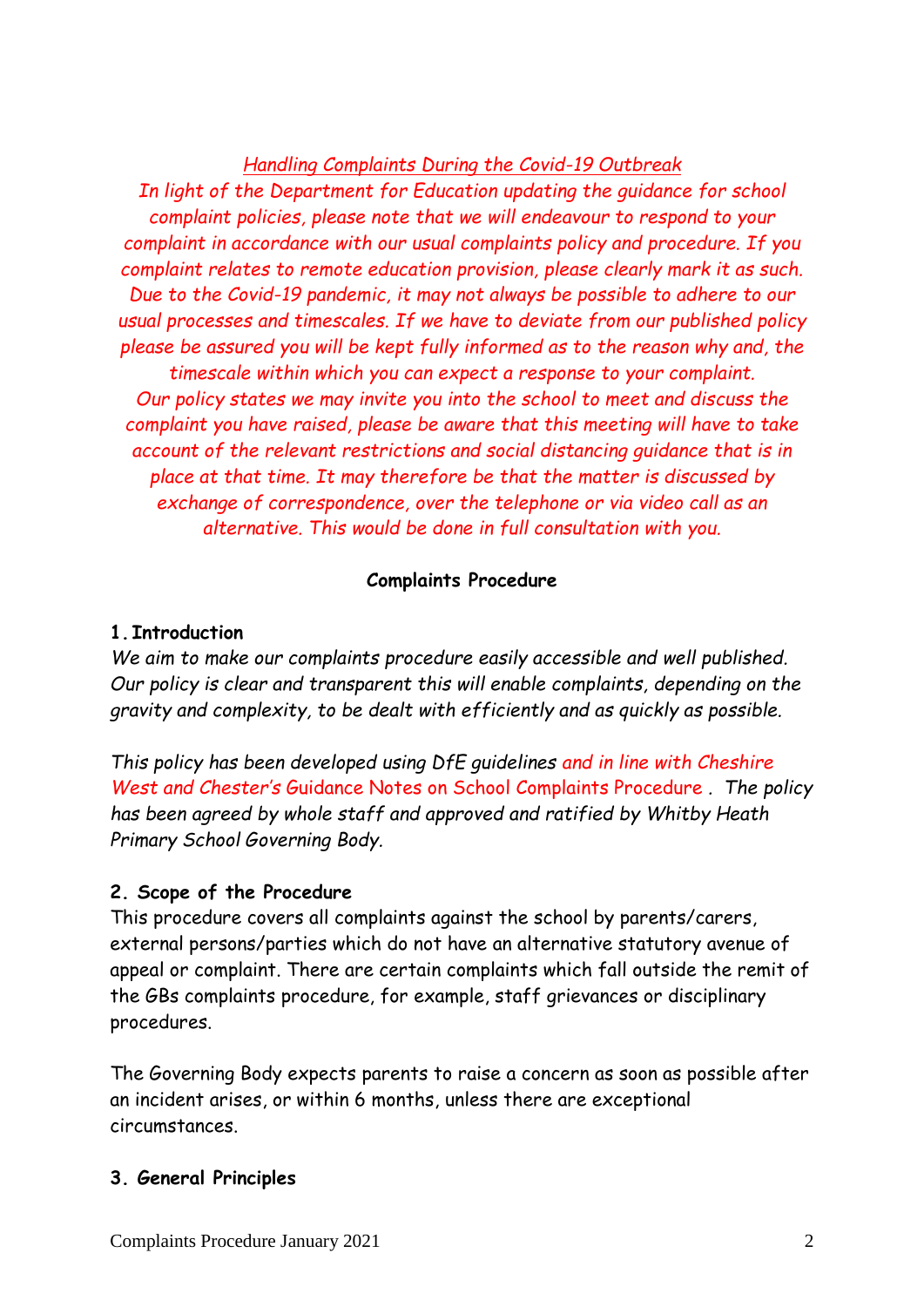Complainants should be kept informed during the investigation of their complaint and of the outcome, except where this is confidential, e.g. in the case of a staff disciplinary process. Every effort should be made to resolve complaints in a nonconfrontational and informal way.

The timescales within this procedure should be adhered to as far as is reasonable/practicable. Where this is not possible the complainant should be informed, within the specified timescale, as to why this is the case, and given a revised timescale for dealing with the complaint.

Governing Bodies should ensure that they have appropriate arrangements for recording complaints and the way in which they are resolved. Further, that they will regularly (at least annually), monitor the nature and level of complaints, so as to best ensure the effectiveness of the procedure, and consider any underlying issues the school may need to address, including whether specific actions identified as outcomes of complaints have been addressed.

Advice on the operation of the procedure may be sought from external sources if deemed appropriate.

#### **Resolving Complaints**

At each stage in the procedure, schools will want to consider the ways in which a complaint can be resolved. It may be sufficient to acknowledge that the complaint is valid in whole or in part. In addition, it may be appropriate to offer one or more of the following:

an apology;

an explanation;

an admission that the situation could have been handled differently or better; an assurance that the event complained of will not recur;

an explanation of the steps that have been taken to ensure that it will not happen again;

an undertaking to review school policies in light of the complaint.

At each stage complainants should be asked to state what actions they feel might resolve the issue. An admission that the school could have handled the situation better is not the same as an admission of negligence.

#### **5. Frivolous or Vexatious Complaints**

The Office of the Independent Adjudicator has defined frivolous or vexatious complaints as follows: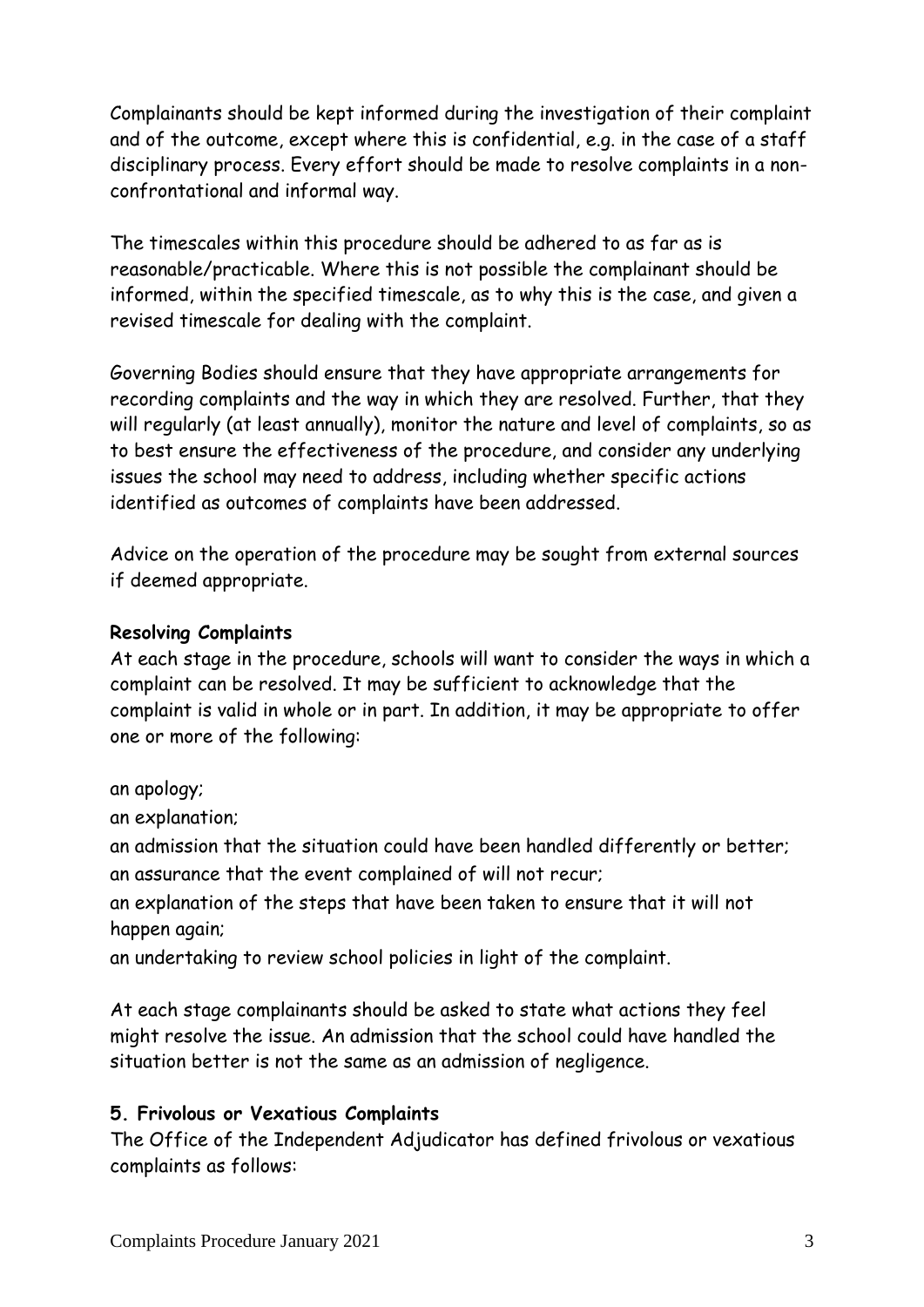- Complaints which are obsessive, persistent, harassing, prolific, repetitious;
- Insistence upon pursuing unmeritorious complaints and/or unrealistic outcomes beyond all reason;
- Insistence upon pursuing meritorious complaints in an unreasonable manner;
- Complaints which are designed to cause disruption or annoyance;
- Demands for redress which lack any serious purpose or value.

An 'unreasonable manner' may include situations where the complainant's frequency of contact with the school hinders the consideration of the complaint and/or impedes the ability of the Headteacher and school to meet the needs of all pupils equitably.

Where the Headteacher, and/or Chair of Governors, judges a complaint to be frivolous or vexatious, having considered all the relevant circumstances, s/he should take appropriate action which may include rejecting the complaint and/or restricting contact between the complainant and the school.

The Headteacher or Chair of Governors as appropriate should write to the complainant and explain this decision and the reasons for it, and what action will follow.

Where a complainant seeks to reopen a matter the same as, or similar to, a matter previously considered under the procedure, the Chair of Governors has the right to inform him/her that the procedure has been exhausted and the matter is closed.

#### **6. Stages of the Procedure**

Many concerns and minor complaints can be resolved quickly and informally. There are many occasions where issues are resolved immediately through the class teacher or another member of staff, depending upon the nature of the complaint. Unless there are exceptional circumstances every effort should be made by the school to have a full discussion with the complainant before moving into the stages of this procedure.

If the complaint is not resolved informally then the following process will be applied:

# **First Stage**

If the complaint is not resolved through such discussion with the class teacher/other staff member, the complainant should contact the Headteacher. The Headteacher will arrange a meeting and following this discussion may request that the complaint is put formally in writing.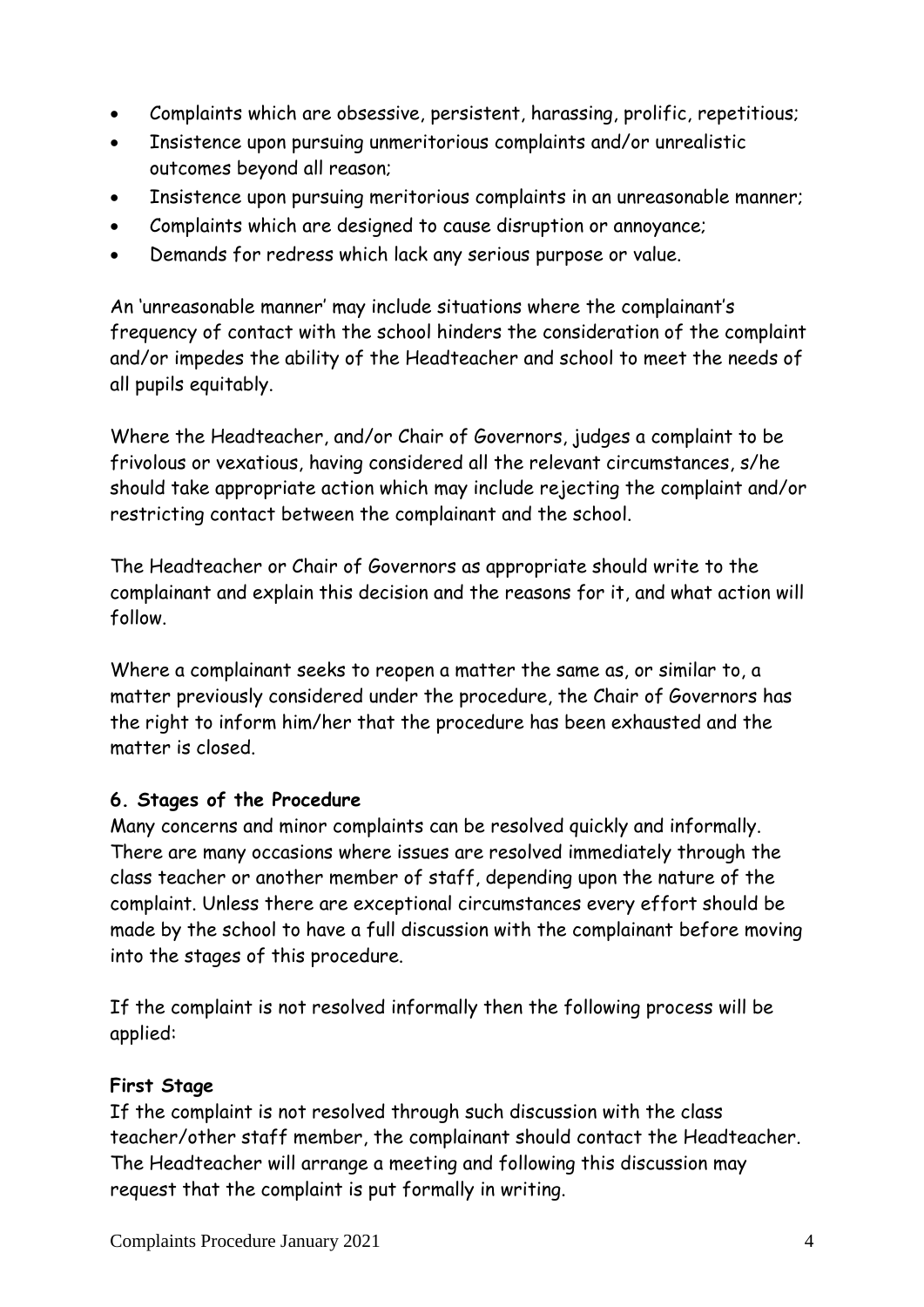A meeting will be arranged with the complainant to discuss concerns within ten working days of receiving the complaint, or as soon as is reasonably practicable. Where necessary the Headteacher, or other nominated member of staff, should carry out a full investigation into the issues raised. The Headteacher will give a written response to the complainant as soon as possible but, in any case, within ten working days of this meeting. Where the complainant refuses the offer of a meeting this response should be made within ten working days of the receipt of the written complaint. Where the complainant is dissatisfied with this response, the complainant should move to the next stage of this procedure.

Where the complaint is against the Headteacher, the chair of governors, another governor or the Governing Body as a whole, the complaint will move straight to the second stage of the procedure.

#### **Second Stage**

If the complaint cannot satisfactorily be resolved in the first stage of the procedure, the complainant should put their complaint in writing to the Chair of Governors (or Vice Chair/ nominated governor where the complaint is against the Chair of Governors), which may be by letter or email, via the school. The Chair/Vice Chair/nominated governor should offer to meet with the complainant to discuss his/her concerns within ten working days of receiving the complaint, or as soon as is reasonably practicable after this.

The Chair/Vice Chair/nominated governor will review the investigation and Headteacher's decision and may confirm this decision or reach a different decision. The governor may choose to reinvestigate the complaint in whole or in part. The governor may take advice initially from the suitable external sources.

The Chair/Vice Chair/nominated governor will communicate his/her response in writing to the complainant as soon as possible but, in any case, within ten working days of the meeting. Where the complainant refuses the offer of such a meeting the governor will inform the complainant of the outcome of the investigation within ten working days of receipt of the written complaint or as soon as is reasonably practicable afterwards.

Where the complainant is dissatisfied with this response the complaint should move to the appeal stage of the procedure.

#### **Appeal Stage**

If the complainant wishes to appeal against the decision made at stage 2 s/he must indicate his/her intention to do so within ten working days of receipt of the outcome of stage 2.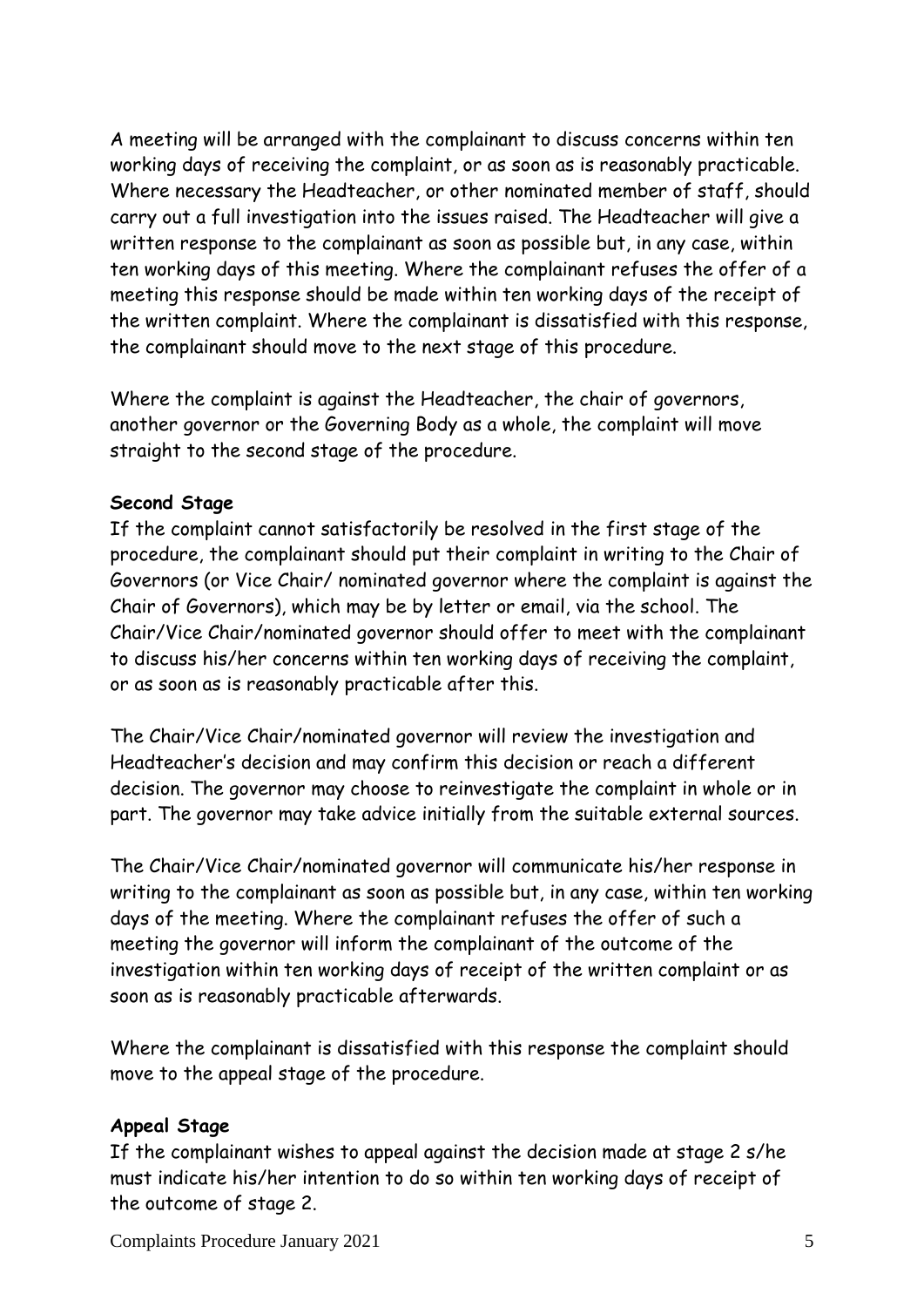The complainant should do this by sending a written appeal to the Chair of Governors, either by letter, or, where the complaint is against the Chair, to the nominated governor. This should state the original complaint and the reasons for on-going dissatisfaction. The Chair of Governors, or nominated governor, may decline to accept a complaint into the Appeal Stage where s/he, acting reasonably, believes that the complaint has been upheld in full at stage 2 and in all the circumstances there is no merit in the matter proceeding further.

The Chair of Governors will contact the appeals panel and notify them of the appeal.

The governors' panel should be convened, consisting of three governors who have had no previous involvement in consideration of the complaint. Where the complainant is a parent, governors may wish to consider the possible advantages of this panel including a parent governor. A complaints appeal meeting will be held in accordance with the procedure attached as Appendix A.

The meeting of the governors' panel should take place as soon as possible, but in any case a date should be set and communicated to the complainant within twenty working days of receipt of the appeal. The governors' decision should be communicated in writing to the complainant as soon as possible but, in any case, within five working days of the meeting. The complainant will have no further right to appeal this decision within the school.

#### **7. Opportunities to Request a Review**

#### **Complaining to the Secretary of State**

If a complainant believes that the Governing Body has acted unreasonably s/he can complain in writing to the Secretary of State for Education. Complaints to the Secretary of State regarding maintained schools are handled by the Department for Education. In the case of academies the Secretary of State's responsibility to consider complaints is dealt with by the Education Funding Agency.

#### **Complaining to Ofsted**

Ofsted has powers to investigate certain types of complaint from parents to help them to decide whether to inspect a school.

Before complaining to an external body it would be expected that all stages of this procedure had been exhausted.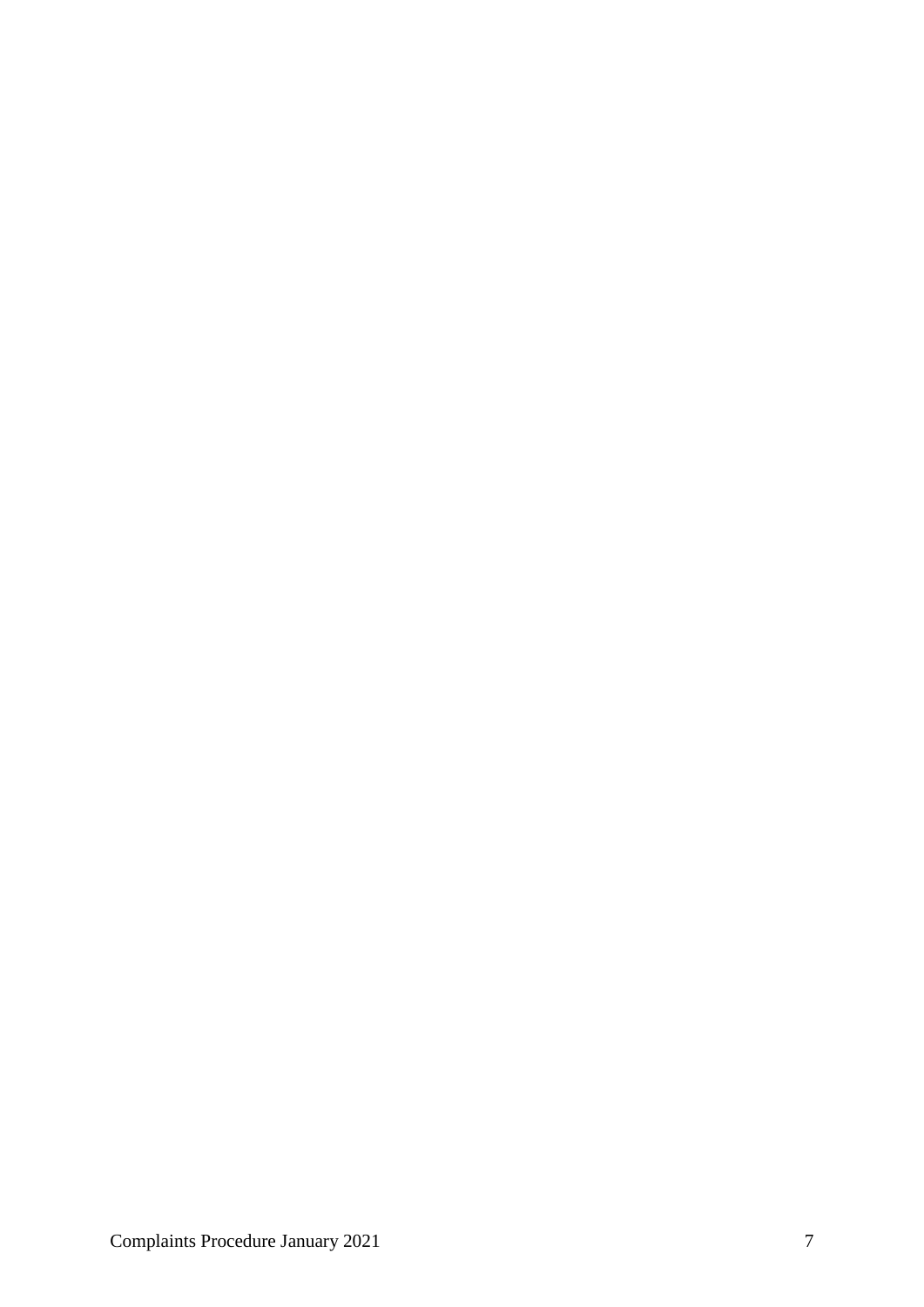# **APPENDIX A Conduct of Complaints Appeal Meetings**

**The purpose of the appeals meeting is to consider the complaints that have been expressed in the earlier stages of this process. Any evidence or further complaints that have not been shared with the Headteacher / investigating governors will not be considered in the appeal.**

1 The Governing body will elect a panel of 3 members to hear the appeal. This panel will decide on which member is to chair the panel and also appoint a Clerk and advisor. The Chair of the investigating panel will send all documentation to the Clerk for distribution to relevant parties.

Although this procedure may appear formal, the hearing should be conducted in as informal as way as possible, and the Chair of the panel should make every effort to make all parties feel comfortable.

- 2 A suitable venue must be provided for the meeting which includes separate waiting areas for the two parties involved.
- 3 The date and time of the meeting must be agreed with all parties and all relevant documentation must be circulated to all parties at least five working days in advance of the meeting. Both sides must provide names of any witnesses to be called at least five working days in advance of the meeting, and the nature of the evidence which they will be providing. The panel has the discretion not to admit a witness if they do not consider their evidence to be relevant to the complaint.
- 4 Submission of additional documentation will not be allowed.
- 5 The meeting should be minuted.
- 6 The meeting should be attended by:
	- the complainant
	- the appointed panel of governors to hear the appeal.
	- The Headteacher and/or Chair of Governors
	- Governors involved in the investigation process at stage 2.
	- Minute taker

•

This can be supported by:

• The complainant's companion (who cannot be a witness)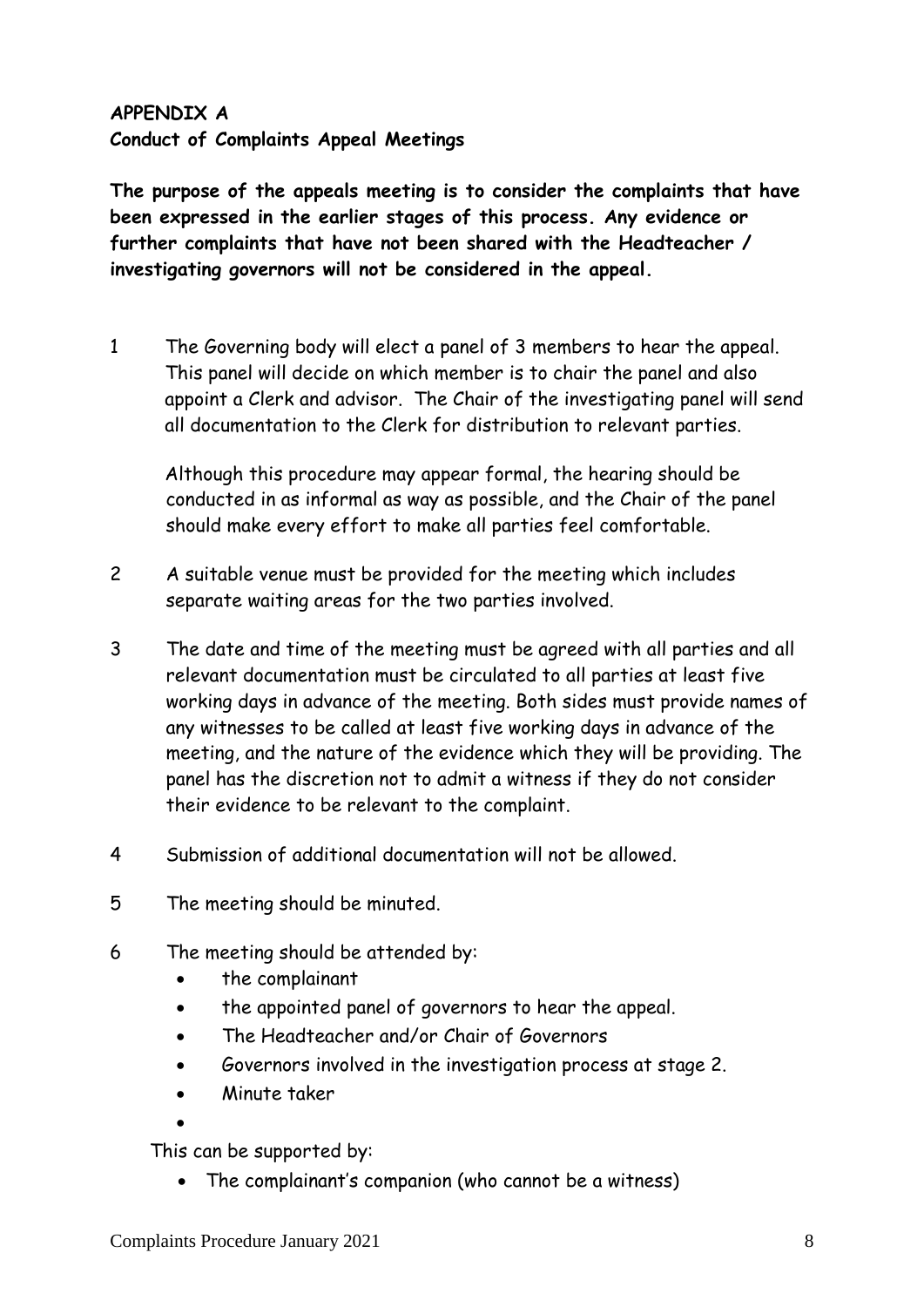- Advisor to Headteacher and/or Chair of Governors
- Advisor to the Governors Panel.
- 7 Members of staff who have been involved in the issue, or other witnesses, may be called upon by either side to attend part of the meeting to provide information to the governors.
- 8 There will be no audio or visual recording of the proceedings by any party but a copy of the minutes of the meeting, once approved, will be shared with all parties.
- 9 The Chair of the panel will introduce all the parties present and explain the procedure to be followed, and that every effort will be made to keep the process as informal as possible.
- 10 The complainant (or his/her companion) will outline his/her complaint and explain why s/he is dissatisfied with the school's response to date. The complainant may call any witnesses in support of his/her complaint who will attend the meeting only for the time that they are providing information, and may be questioned by all parties.
- 11 The Headteacher and the original governors who investigated at stage 2 will have the opportunity to ask questions of the complainant / witnesses.
- 12 The governors appointed to the appeals panel will then have the opportunity to question the complainant or the witnesses.
- 13 The Headteacher and/or the investigating governors will explain their involvement in the complaint and the reasons for their decisions at the informal and first formal stage. The Headteacher and/or investigating governors may call any witnesses in support of his/her statement who will attend the meeting only for the time that they are providing information, and may be questioned by all parties.
- 14 The complainant will have the opportunity to ask questions of the Headteacher and/or the investigating governors.

The governors appointed to the appeals panel will then have the opportunity to question the headteacher and /or investigating governors.

15 Both parties will be given the opportunity to sum up their statements, ending with the complainant.